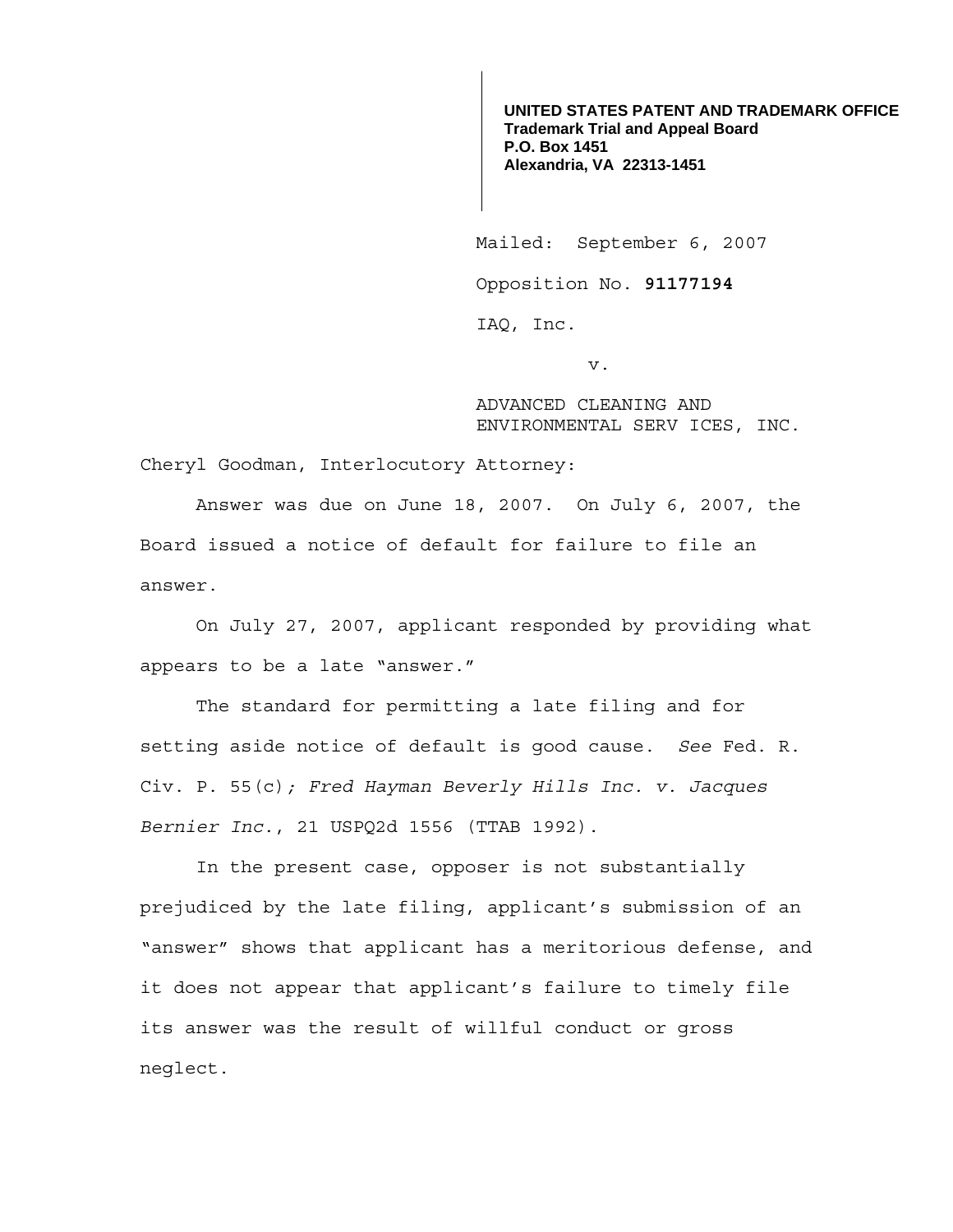Accordingly, good cause having been shown, notice of default is set aside.

We now turn to consideration of applicant's "answer."  $1$  It is presumed that this communication is intended as an answer to the notice of opposition. A reading of this informal "answer" reveals, however, that it is argumentative and more in the nature of a brief on the case than a responsive pleading to the notice of opposition. As such, it does not comply with Rule 8(b) of the Federal Rules of Civil Procedure, made applicable this proceeding by Trademark Rule 2.116(a).

Fed. R. Civ. P. 8(b) provides, in part:

e<br>S

A party shall state in short and plain terms the party's defenses to each claim asserted and shall admit or deny the averments upon which the adverse party relies. If a party is without knowledge or information sufficient to form a belief as to the truth of an averment, the party shall so state and this has the effect of a denial. Denials shall fairly meet the substance of the averments denied. When a pleader intends in good faith to deny only a part or a qualification of an averment, the pleader shall specify so much of it as is true and material and shall deny only the remainder.

2

<sup>&</sup>lt;sup>1</sup> Applicant's communication does not indicate proof of service of a copy of same on counsel for opposer as required by Trademark Rule 2.119 (which is more fully explained later in this order). In order to expedite this matter, a copy of said communication is forwarded herewith to counsel for opposer, but strict compliance with Trademark Rule 2.119 is required in all further papers filed with the Board.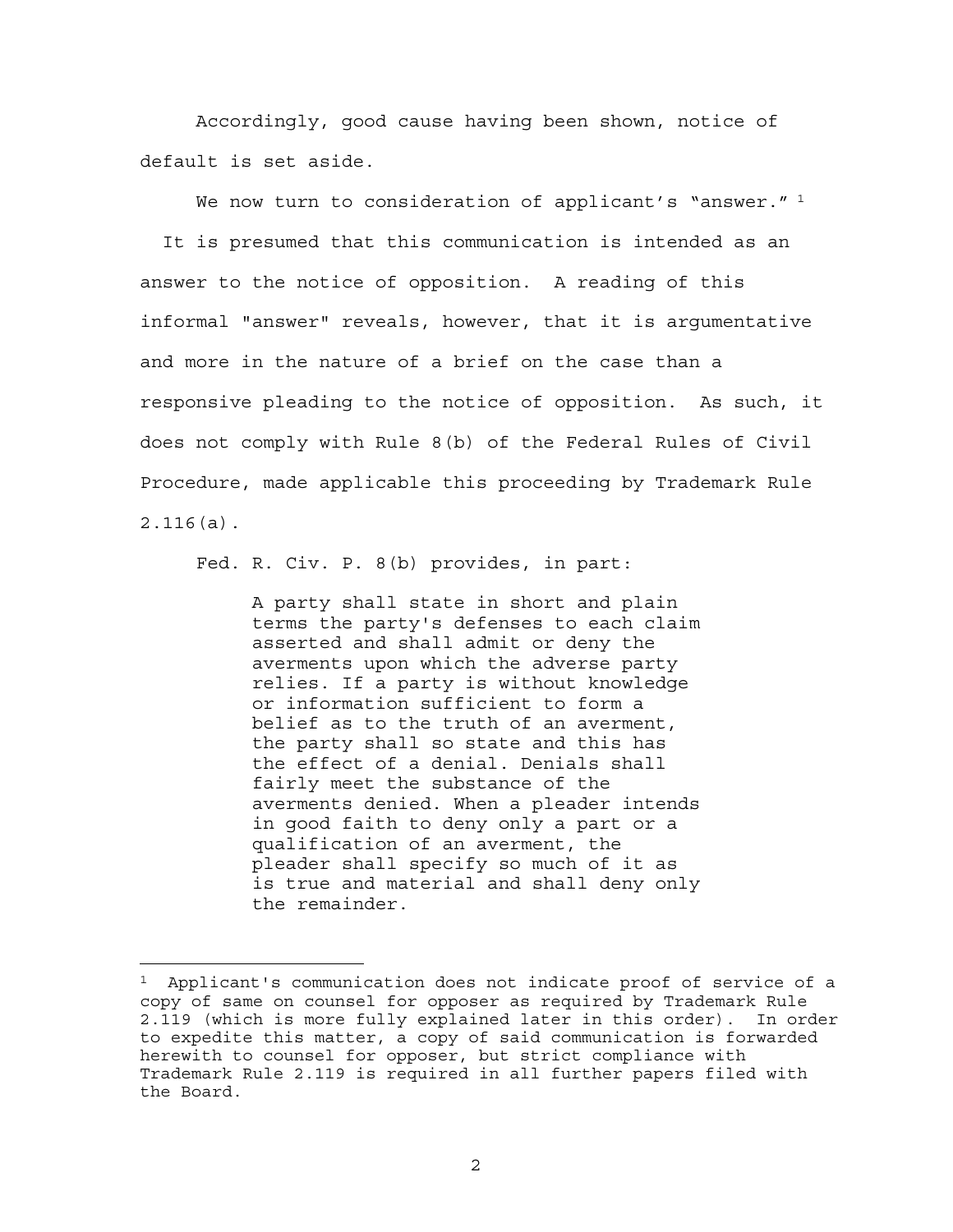The notice of opposition filed by opposer herein consists of 15 paragraphs setting forth the basis of opposer's claim of damage. In accordance with Fed. R. Civ. P. 8(b) it is incumbent on applicant to answer the notice of opposition by admitting or denying the allegations contained in each paragraph. If applicant is without sufficient knowledge or information on which to form a belief as to the truth of any one of the allegations, it should so state and this will have the effect of a denial.

 In view of the foregoing, applicant is allowed until **THIRTY DAYS** from the mailing date in which to file an answer herein which complies with Fed. R. Civ. P. 8.

 As noted earlier in this order, Trademark Rules 2.119(a) and (b) require that every paper filed in the Patent and Trademark Office in a proceeding before the Board must be served upon the attorney for the other party, or on the party if there is no attorney, and proof of such service must be made before the paper will be considered by the Board. Consequently, copies of all papers which applicant may subsequently file in this proceeding, including its answer to the notice of opposition, must be accompanied by a signed statement indicating the date and manner in which such service was made. The statement, whether attached to or appearing on the paper when filed, will be accepted as prima facie proof of service.

3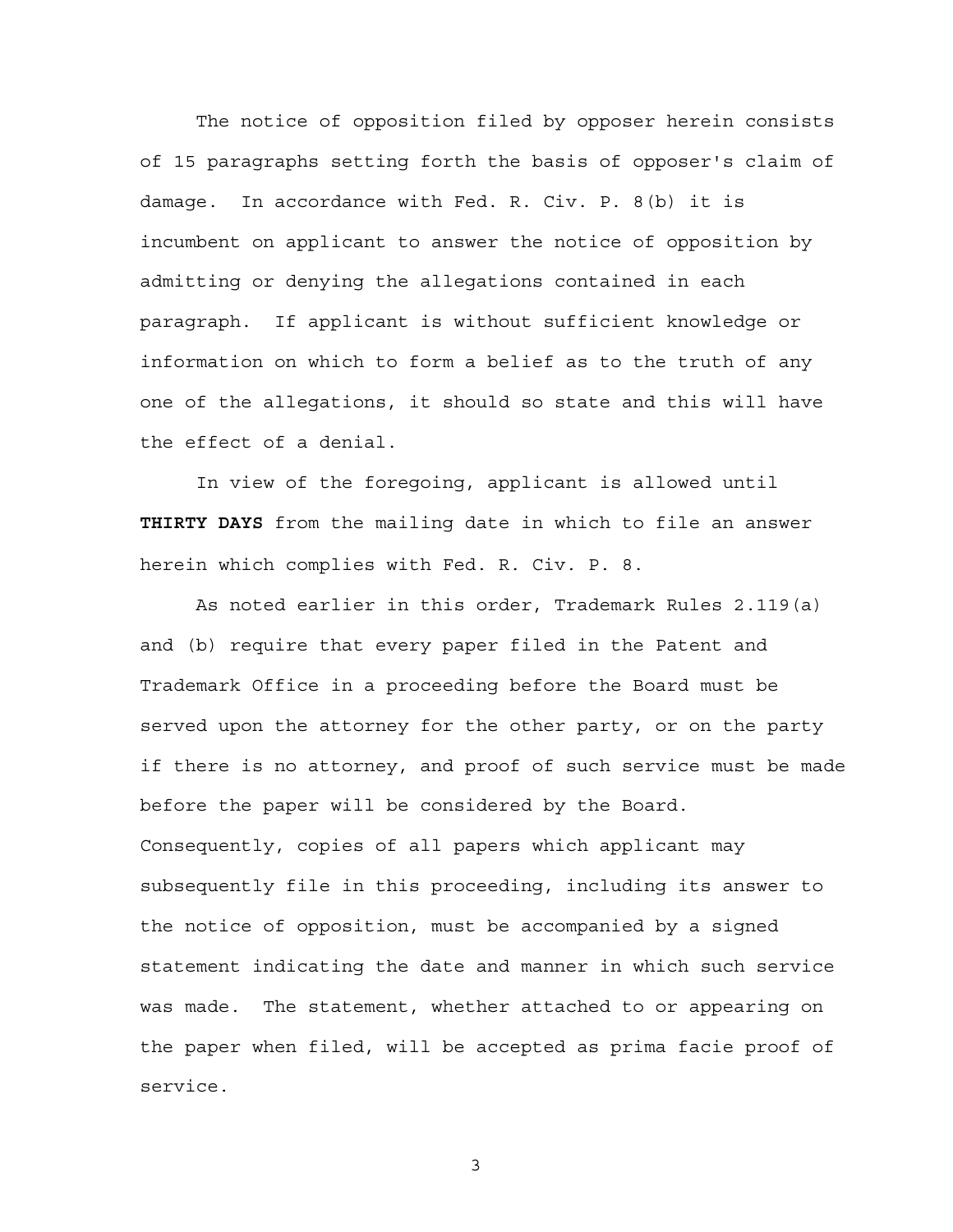It should also be noted that while Patent and Trademark Rule 10.14 permits any person to represent itself, it is generally advisable for a person who is not acquainted with the technicalities of the procedural and substantive law involved in an opposition proceeding to secure the services of an attorney who is familiar with such matters. The Patent and Trademark Office cannot aid in the selection of an attorney.

 It is recommended that applicant obtain a copy of the latest edition of Title 37 of the Code of Federal Regulations, which includes the Trademark Rules of Practice and is available for a fee from the Superintendent of Documents, U.S. Government Printing Office, Washington, D.C. 20402.2

 Strict compliance with the Trademark Rules of Practice, and where applicable the Federal Rules of Civil Procedure, is expected of all parties before the Board, whether or not they are represented by counsel.

Discovery and trial dates are reset as follows:

e<br>S

The Trademark Trial and Appeal Board Manual of Procedure (TBMP) (Stock No. 903-022-00000-1) is available on the World Wide Web at http://www.uspto.gov.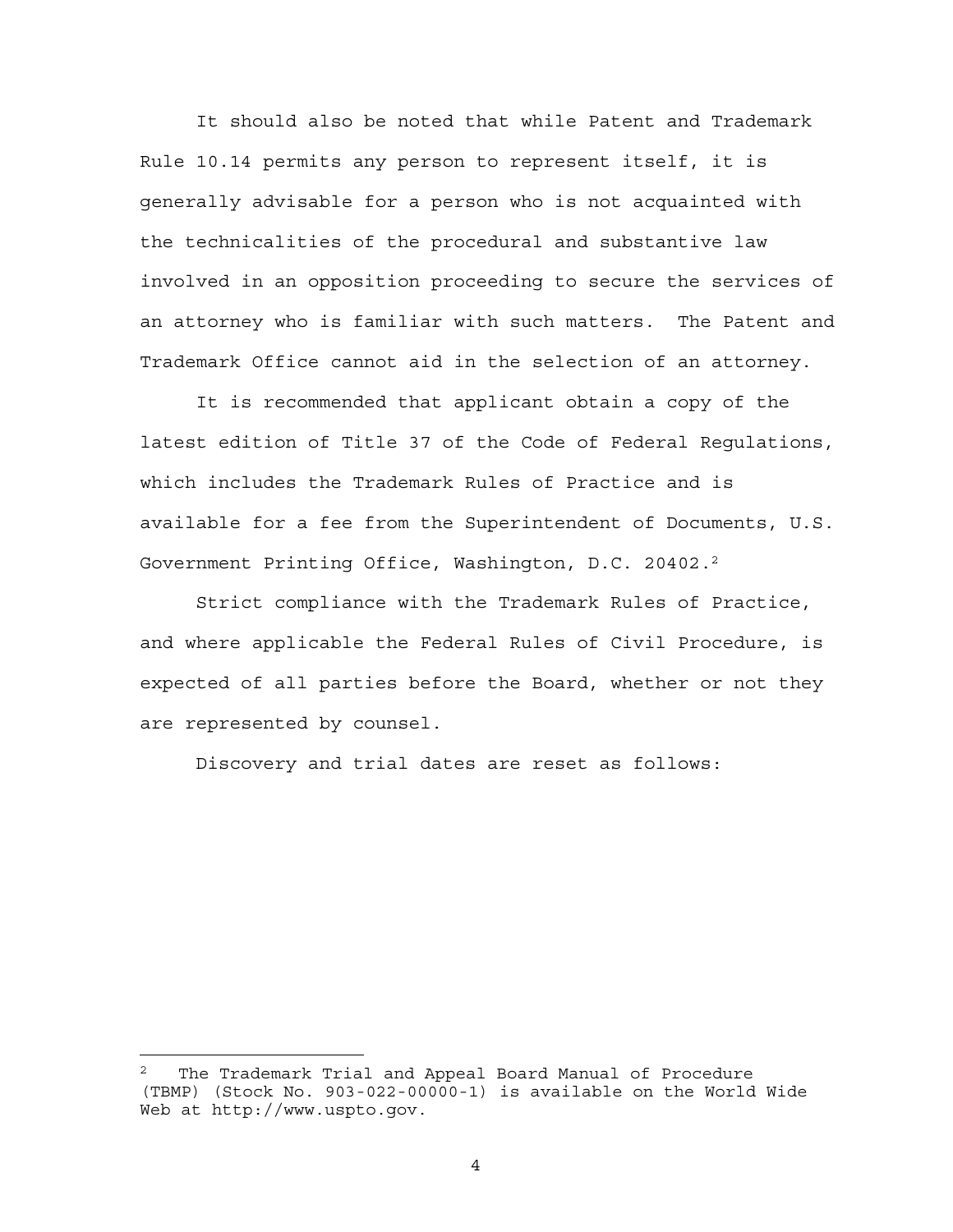DISCOVERY PERIOD TO CLOSE: **M arch 5, 2007**

**June 3, 2007** 30-day testimony period for party in position of plaintiff to close:

**August 2, 2007** 30-day testimony period for party in position of defendant to close:

**September 16, 2007** 15-day rebuttal testimony period for party in position of plaintiff to close:

 In each instance, a copy of the transcript of testimony together with copies of documentary exhibits, must be served on the adverse party within thirty days after completion of the taking of testimony. Trademark Rule 2.l25.

Briefs shall be filed in accordance with Trademark Rules 2.128(a) and (b). An oral hearing will be set only upon request filed as provided by Trademark Rule 2.l29.

 \* \* \* \* The USPTO published a notice of final rulemaking in the Federal Register on August 1, 2007, at 72 F.R. 42242. By this notice, various rules governing Trademark Trial and Appeal Board inter partes proceedings are amended. Certain amendments have an effective date of August 31, 2007, while most have an effective date of November 1, 2007. For further information, the parties are referred to a reprint of the final rule and a chart summarizing the affected rules, their changes, and effective dates, both viewable on the USPTO website via these web addresses: http://www.uspto.gov/web/offices/com/sol/notices/72fr42242.pdf http://www.uspto.gov/web/offices/com/sol/notices/72fr42242\_FinalRuleChart.pdf

By one rule change effective August 31, 2007, the Board's standard protective order is made applicable to all TTAB inter partes cases, whether already pending or commenced on or after that date. However, as explained in the final rule and chart, this change will not affect any case in which any protective order has already been approved or imposed by the Board. Further, as explained in the final rule, parties are free to agree to a substitute protective order or to